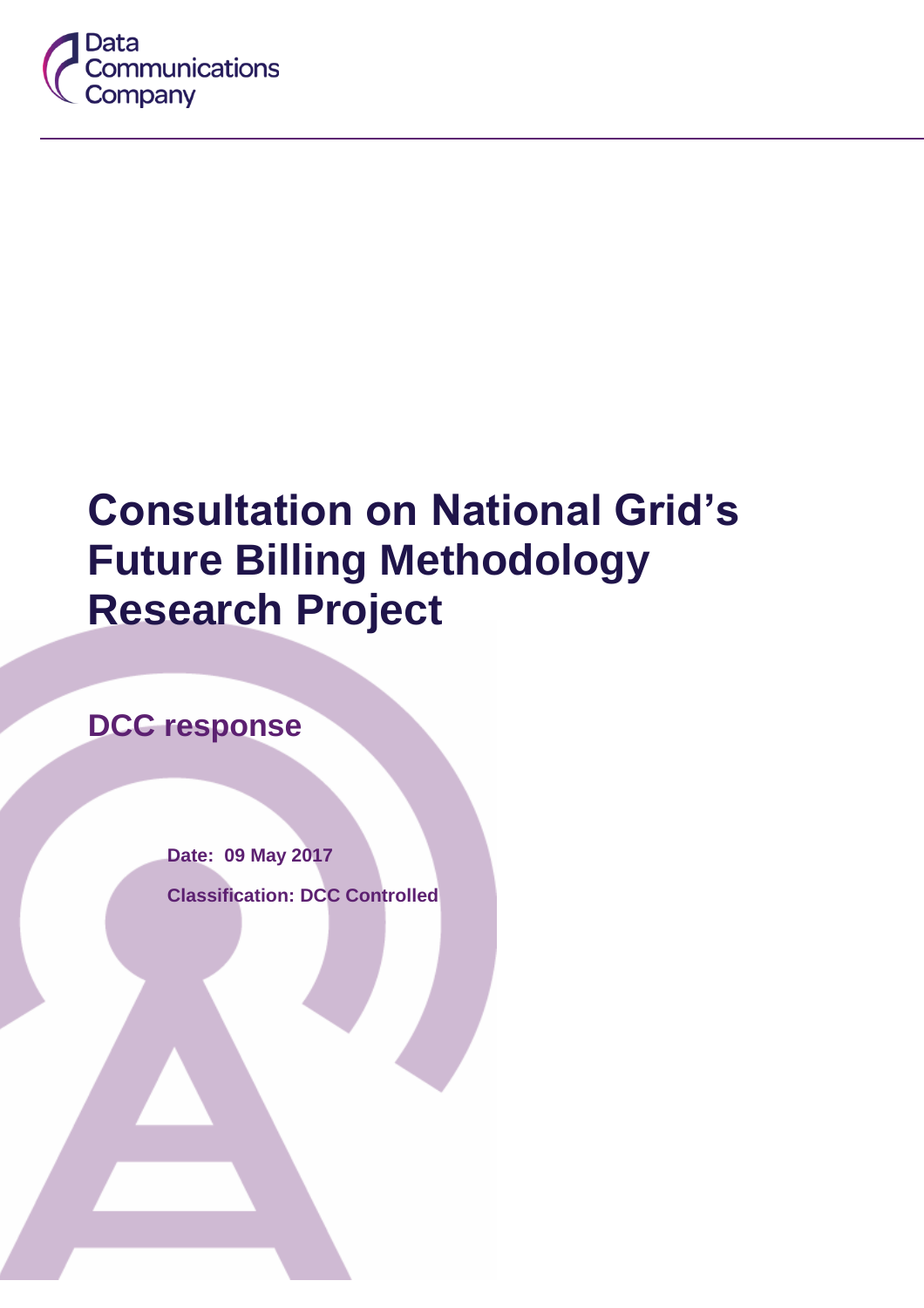

Ibex House 2<sup>nd</sup> Floor 42-47 Minories London EC3N 1DY

David Chalmers Future Billing Methodology Project Manager, Network Strategy – Innovation Team National Grid Gas Distribution Limited

09 May 2017

#### **Future Billing Methodology - Unlocking a Low Carbon Future**

In 2016, Smart DCC Limited (DCC) launched the data communications infrastructure that allows suppliers to install smart meters in every home and small business across Great Britain. This is a major milestone that delivers a first-of-a-kind, coherent and highly secure service for the whole energy industry.

Smart meters represent a once in a generation opportunity to transform the energy industry. The rollout of smart meters will help consumers to better understand and manage their energy usage and to make better informed decisions about how they buy their energy. Accurate, near real-time information captured by smart meters will support the transition to a smarter and more flexible energy market.

Beyond delivering an efficient, economical and secure smart metering communications infrastructure the DCC is obligated to ensure that those services facilitate innovation in the design and operation of energy networks – in a manner that best contributes to the delivery of a secure and sustainable supply of energy.

National Grid's Future Billing Methodology project represents an opportunity to explore options for a future billing regime that would enable the distribution of a wider range of alternative and low carbon gases. Any future methodology implemented, holds potential to create an economical pathway to decarbonise the heat sector.

DCC welcomes National Grid's consultation on the Future Billing Methodology. In particular, the 'ideal' approach through which smart meters could be used as a transmission point for calorific value data, could hold significant implications for DCC systems and services in the future.

We welcome the opportunity to highlight key areas for consideration as a detailed plan is established, in particular:

 **Increased demand on DCC Systems –** DCC Systems have been designed and built to accommodate specific volumes of metered data using demand profiles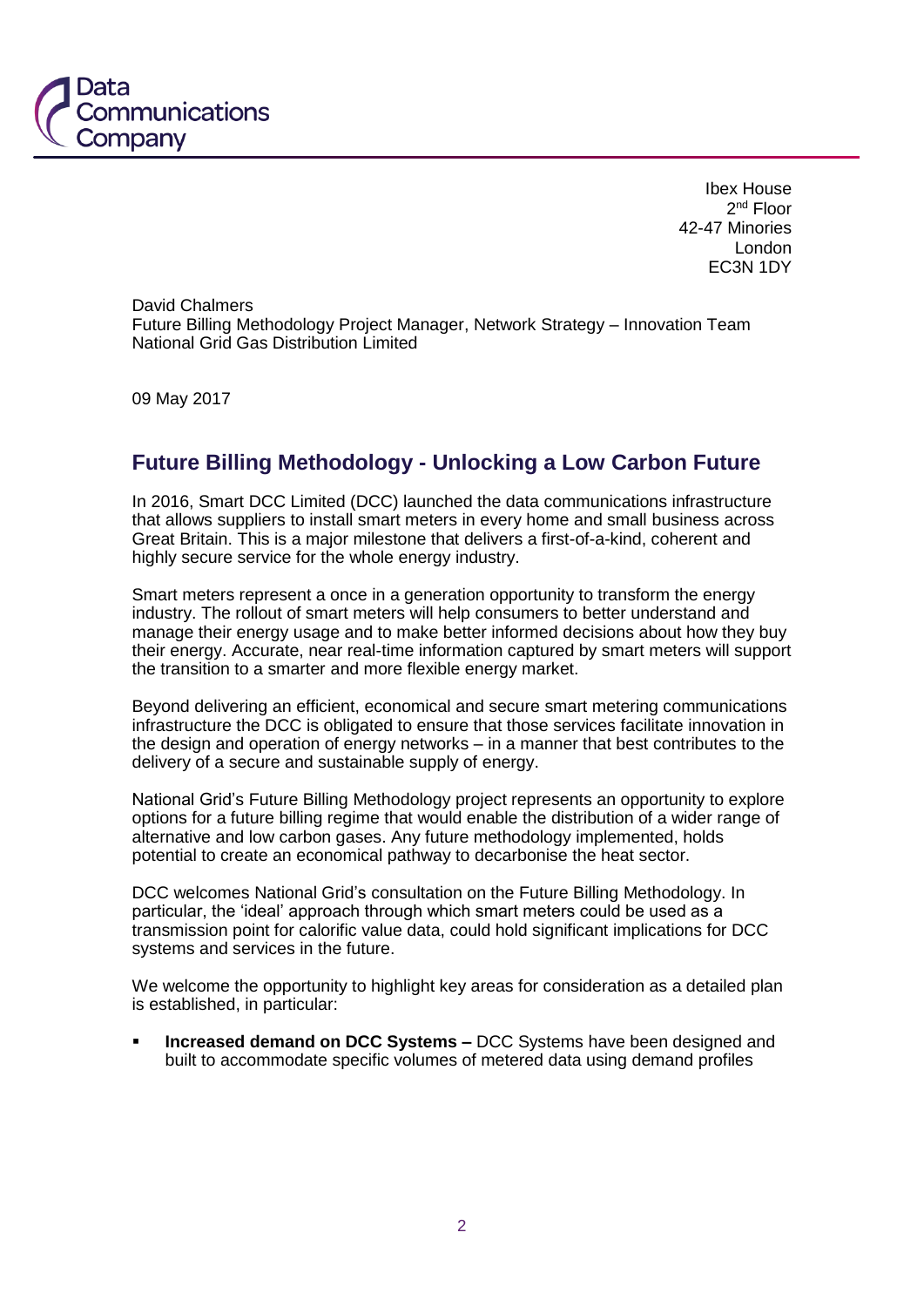

based on policy decisions taken in the past. The introduction of smart meters as a transmission point for CV data would result in an increase in the volume of metered data transmitted through the network. As the research project progresses, engagement with the DCC would be welcomed. This would ensure early consideration of data volumes and any requirement for increased capacity in DCC systems alongside any associated costs.

 **Support from DCC –** supporting and enabling innovation across the energy networks is an important function for DCC to serve. Specialist support and access to industry leading expertise can be made available to National Grid and DNV GL throughout the research project. This could include, for example, assuring DNV GL test / DCC system simulations and enabling a field trial to determine effective data deployment and use by real gas smart meters.

DCC's detailed responses are set out in the attachment to this letter. Should you wish to discuss any of the issues raised in our response or have any queries, please contact me.

I confirm that this letter and its attachment may be published on National Grid's website.

Yours sincerely,

Jonathan Bennett, Strategy Director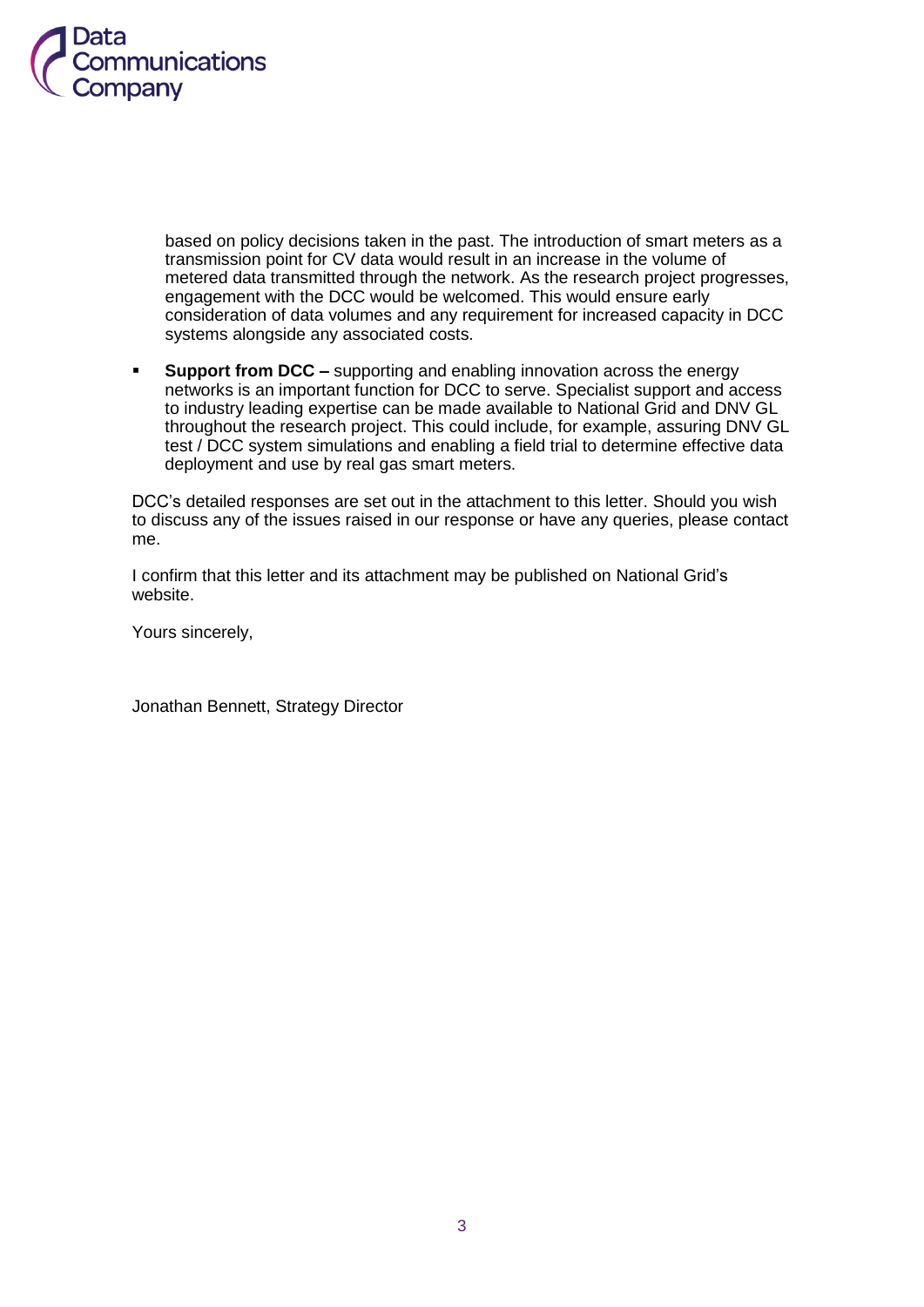

# **XXXX** Future Billing<br>XXXX Methodology

## **FUTURE BILLING METHODOLOGY**

## UNLOCKING A LOW CARBON GAS FUTURE CONSULTATION RESPONSE

| Company name        | <b>Smart DCC Ltd</b>     |
|---------------------|--------------------------|
| <b>Date</b>         | 09 May 2012              |
| <b>Contact name</b> | Jonathan Bennett         |
| Job title           | <b>Strategy Director</b> |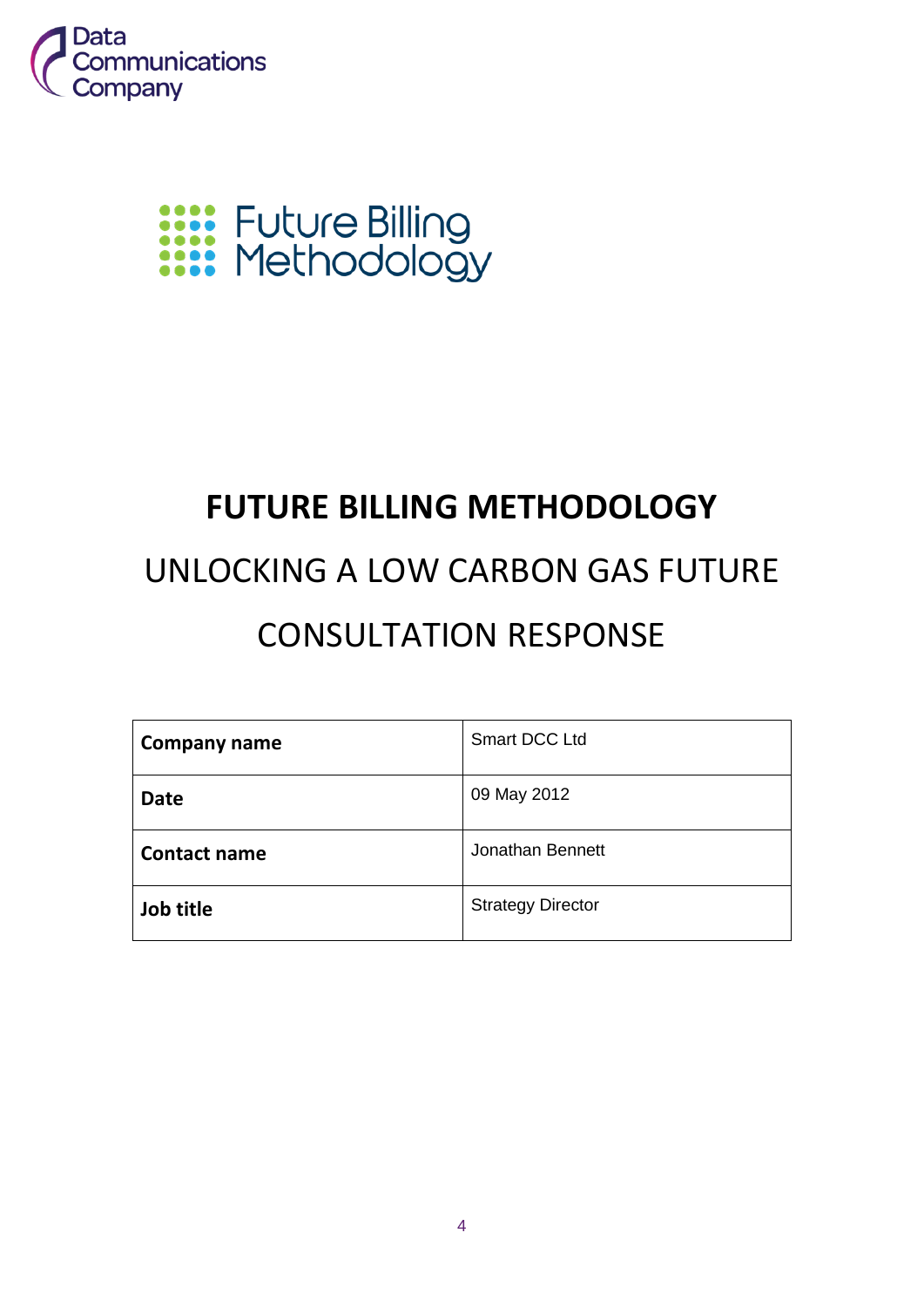

#### **Consultation question responses**

**For each of the questions below, please explain:-**

- **why you agree or disagree and;**
- **your views on what, if any, alternative changes you would consider to be appropriate.**

**Use as much space as required on the below tables.**

| 1.                                                                                                                                                                                                                                                                              | Do you agree that the existing LDZ FWACV methodology presents<br>a barrier to a low carbon gas future and that alternative<br>methodologies should be explored? |     |                 |        |
|---------------------------------------------------------------------------------------------------------------------------------------------------------------------------------------------------------------------------------------------------------------------------------|-----------------------------------------------------------------------------------------------------------------------------------------------------------------|-----|-----------------|--------|
|                                                                                                                                                                                                                                                                                 | Agree                                                                                                                                                           | Yes | <b>Disagree</b> |        |
|                                                                                                                                                                                                                                                                                 | Please treat answer as confidential (delete as<br>appropriate)                                                                                                  |     |                 | Yes/No |
| <b>Reasoning</b>                                                                                                                                                                                                                                                                |                                                                                                                                                                 |     |                 |        |
| DCC has no direct involvement with the existing LDZ FWACV methodology. The<br>consultation documentation provided suggests that the existing approach does<br>present a barrier to a low carbon gas future.                                                                     |                                                                                                                                                                 |     |                 |        |
| In line with our licence obligations, DCC seeks to actively develop our systems and<br>services to facilitate innovation in the design and operation of energy networks – in a<br>manner that best contributes to the delivery of a secure and sustainable supply of<br>energy. |                                                                                                                                                                 |     |                 |        |
| Indicative cost impact (if applicable)                                                                                                                                                                                                                                          |                                                                                                                                                                 |     |                 |        |
|                                                                                                                                                                                                                                                                                 | [NA]                                                                                                                                                            |     |                 |        |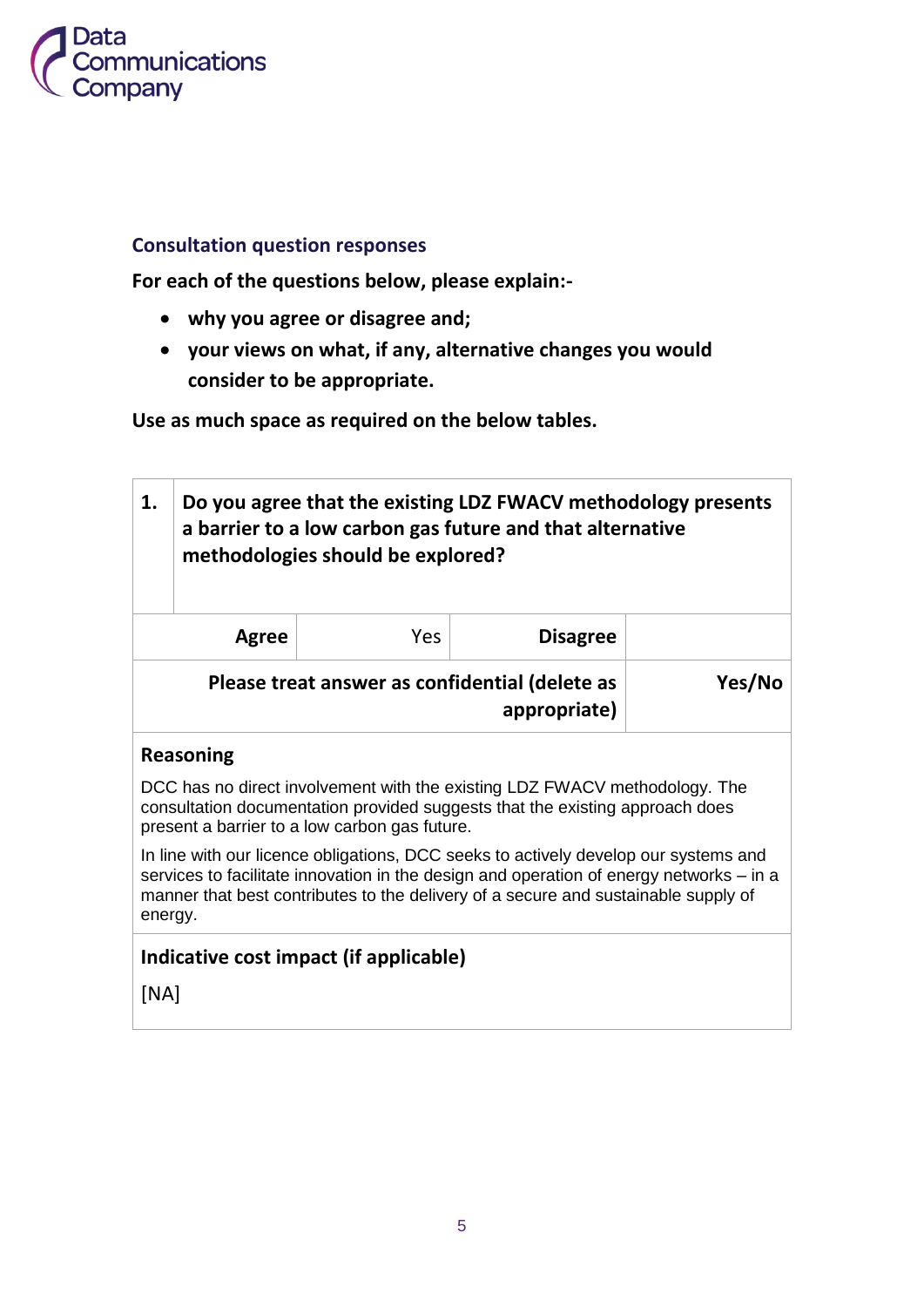

### **2. Do you agree that the Future Billing Methodology Project could provide the basis to deliver an economical and sustainable pathway to decarbonising heat for 2030 and 2050?**

|        | <b>Disagree</b>                                                | Yes | Agree |
|--------|----------------------------------------------------------------|-----|-------|
| Yes/No | Please treat answer as confidential (delete as<br>appropriate) |     |       |

#### **Reasoning**

DCC are supportive of the project and agree that the Future Billing Methodology Project could provide the basis to deliver a pathway to decarbonising heat for 2030 and 2050.

Whether the pathway(s) identified are economical and sustainable will be dependent on the outcome of the research and any subsequent business cases developed.

#### **Indicative cost impact (if applicable)**

[NA]

| 3.                                                             | Do you agree that the proposed Measurement and Validation<br>Field Trials could provide an understanding of the modelled zones<br>of influence of LDZ-embedded gas entry points? |  |           |
|----------------------------------------------------------------|----------------------------------------------------------------------------------------------------------------------------------------------------------------------------------|--|-----------|
| ' NA<br><b>Disagree</b><br>Agree                               |                                                                                                                                                                                  |  | <b>NA</b> |
| Please treat answer as confidential (delete as<br>appropriate) |                                                                                                                                                                                  |  | Yes/No    |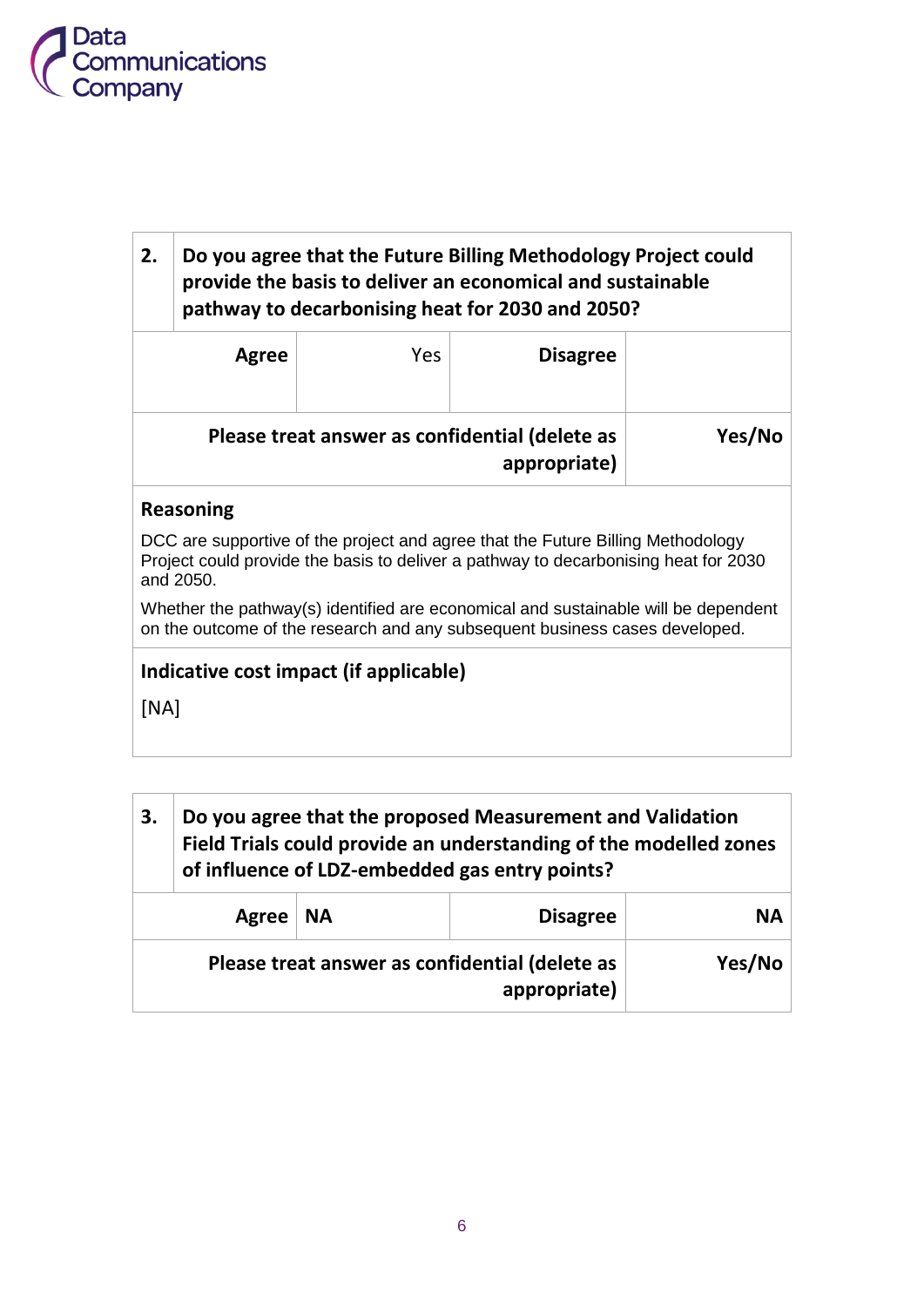

## **Reasoning**

DCC has not responded to this question

## **Indicative cost impact (if applicable)**

NA

| 4.                                                  | If your answer to Q2 and or Q3 was "Disagree", what alternative<br>or modified approach would you like to see considered? |           |                 |    |
|-----------------------------------------------------|---------------------------------------------------------------------------------------------------------------------------|-----------|-----------------|----|
|                                                     | Agree                                                                                                                     | <b>NA</b> | <b>Disagree</b> | ΝA |
|                                                     | Yes/No<br>Please treat answer as confidential (delete as<br>appropriate)                                                  |           |                 |    |
| <b>Response</b>                                     |                                                                                                                           |           |                 |    |
| <b>NA</b>                                           |                                                                                                                           |           |                 |    |
| Indicative cost impact (if applicable)<br><b>NA</b> |                                                                                                                           |           |                 |    |

| 5.                                                                       | What factors and impacts would you like to see considered<br>through the Future Billing Methodology Project? |  |
|--------------------------------------------------------------------------|--------------------------------------------------------------------------------------------------------------|--|
| Yes/No<br>Please treat answer as confidential (delete as<br>appropriate) |                                                                                                              |  |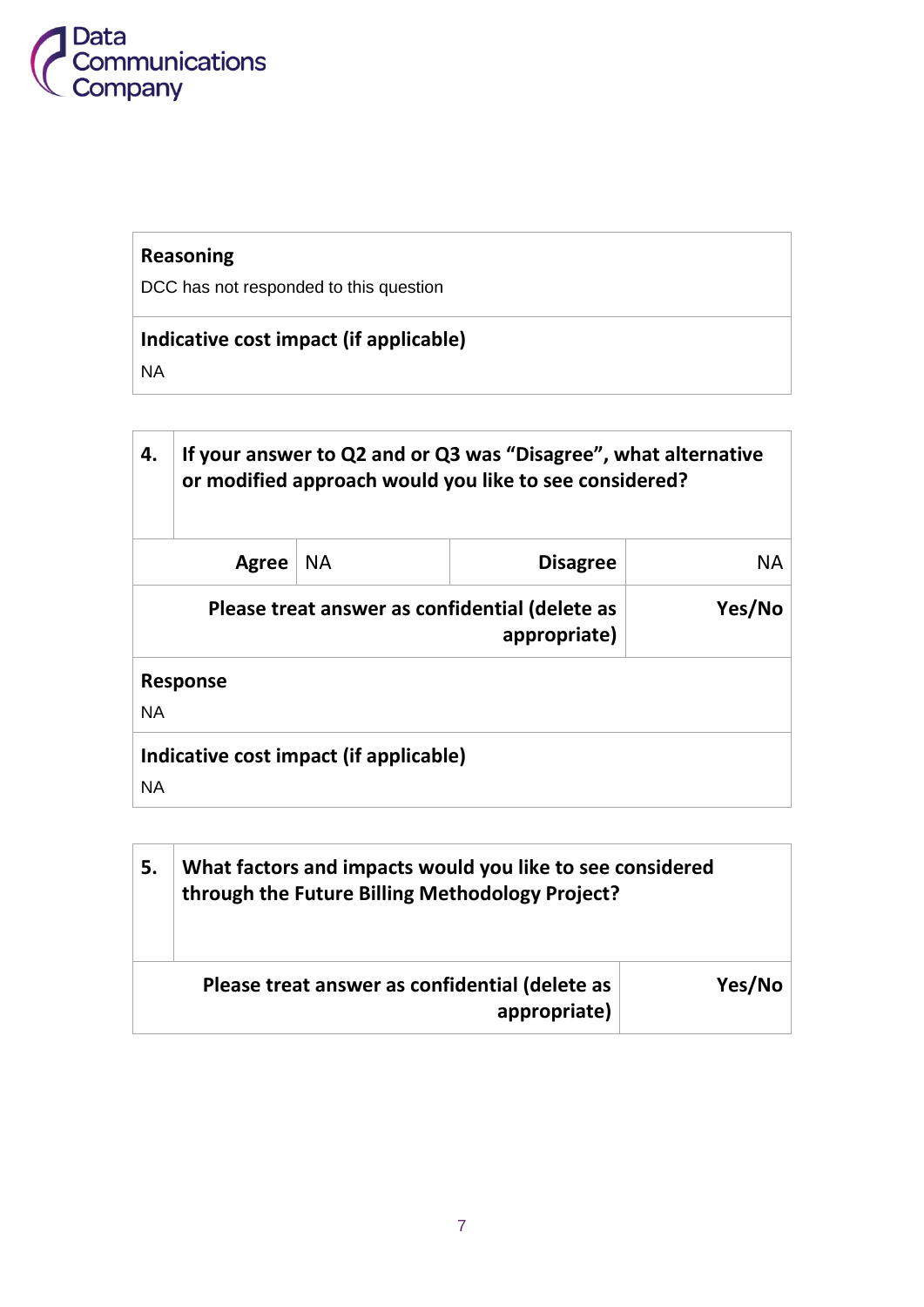

The factors and impacts considered through the project of most relevance to DCC relate to the potential for future implementation of the 'ideal' approach, in which smart meters are used as a transmission point for CV data.

This approach, if implemented at scale, holds potential to increase the amount of data transmitted across DCC Systems - compared to current forecasts. DCC Systems have been built to accommodate the volume of data originally identified by BEIS in its Volume Projection analysis. Whilst a phased increase in capacity is planned, this is only intended to accommodate the forecast increase in the number of meters connecting to DCC Systems. The transmission of additional CV data was not included within this forecast.

The impact on DCC Systems will take the form of an increase in the volume of data traffic and/or increased volatility of demand. These impacts will largely be dictated by the frequency and method by which National Grid (or other organisation) would seek to transmit CV data to the meter and the frequency with which energy suppliers seek to read the meter.

In turn, the increased data flow could potentially result in the need for expansion of DCC Communication Service Provider (CSP) network capacity and Data Service Provider (DSP) systems and interfaces. The impact and associated issues should therefore be considered through this project.

#### **DCC communication services and service requests**

In order to send calorific value data direct to the meter, National Grid would need to become a DCC User. In addition, amendments would be required to DCC systems to allow National Grid to transmit calorific value data to meters. These changes could be sought through the Smart Energy Code modifications process, through the development of an elective communication service - defined in a bilateral agreement.

Further details of the approach including requirement for preliminary assessment, technical feasibility evaluation and establishment of charging issues can be found within the smart energy code. <https://www.smartenergycodecompany.co.uk/>

DCC advocates consideration of these issues and the associated cost implications through this research project.

#### **Future developments – meter specifications**

The project consultation document references the potential for actual energy measurement at the smart meter itself as a future development consideration.

This functionality sits outside the current smart meter specification and the timescales for the completion of the Future Billing Methodology project would limit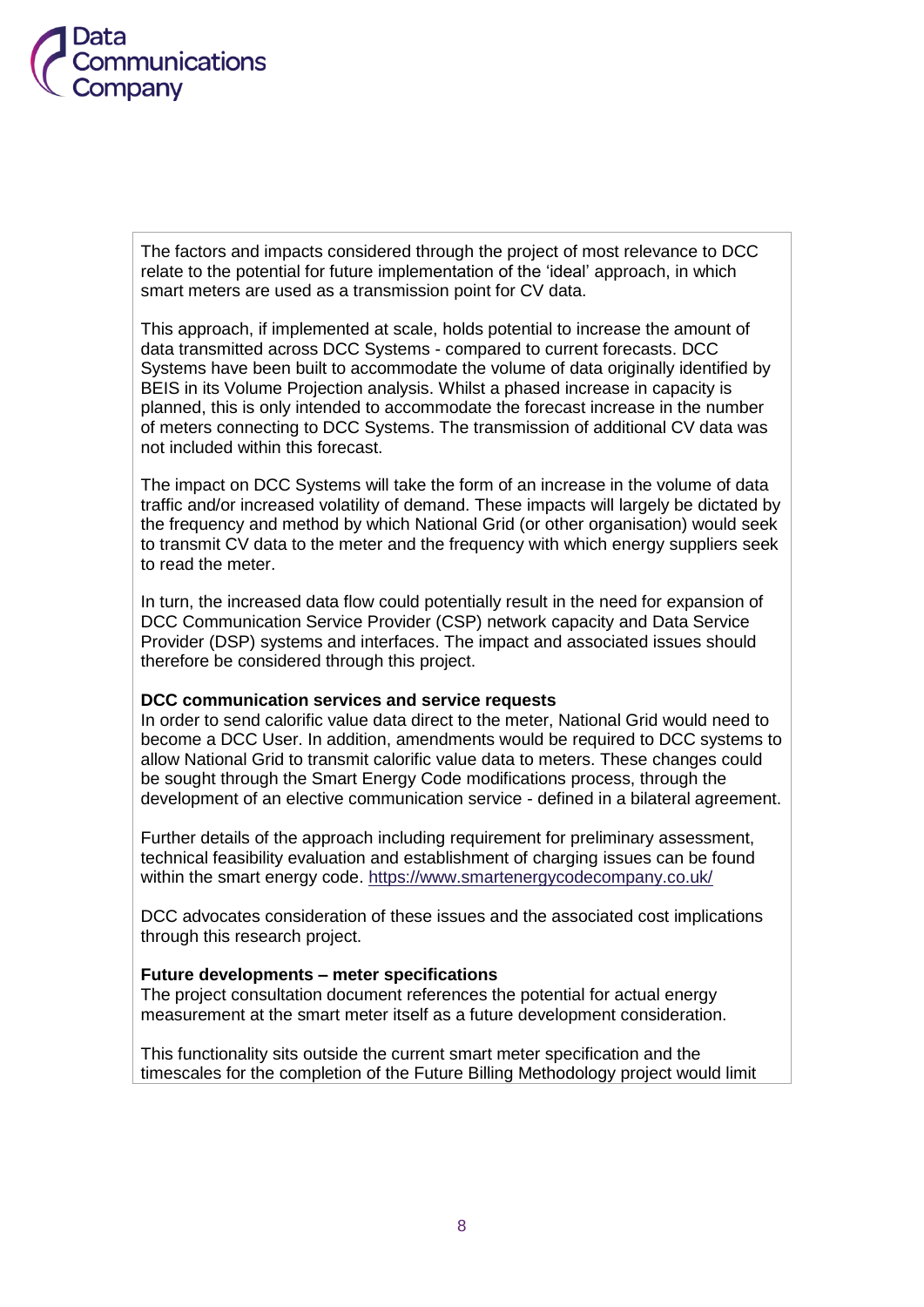

the potential to explore this development for inclusion within the current smart meter installation programme. The next opportunity to incorporate would be at reinstallation when meters are expected to reach the end of their useful lives in approximately 15 years.

In advance of this timeframe however, further development of chromatographs or other device to measure gas energy at the point of consumption could allow connection and transmission via the smart meter home area network.

| 6.                                                                                 | If implemented, how would the suggested changes to the existing<br>LDZ FWACV billing regime benefit your company/organisation,<br>e.g. what savings would the changes bring? |        |  |
|------------------------------------------------------------------------------------|------------------------------------------------------------------------------------------------------------------------------------------------------------------------------|--------|--|
|                                                                                    | Please treat answer as confidential (delete as<br>appropriate)                                                                                                               | Yes/No |  |
| <b>Reasoning</b>                                                                   |                                                                                                                                                                              |        |  |
| DCC feel it is not possible to quantify any cost or benefit at this point in time. |                                                                                                                                                                              |        |  |
| Indicative cost impact (if applicable)                                             |                                                                                                                                                                              |        |  |
| <b>NA</b>                                                                          |                                                                                                                                                                              |        |  |

| Do you envisage any legal or regulatory issues arising if any of the<br>Future Billing Methodology options were to be implemented? |        |  |
|------------------------------------------------------------------------------------------------------------------------------------|--------|--|
| Please treat answer as confidential (delete as<br>appropriate)                                                                     | Yes/No |  |